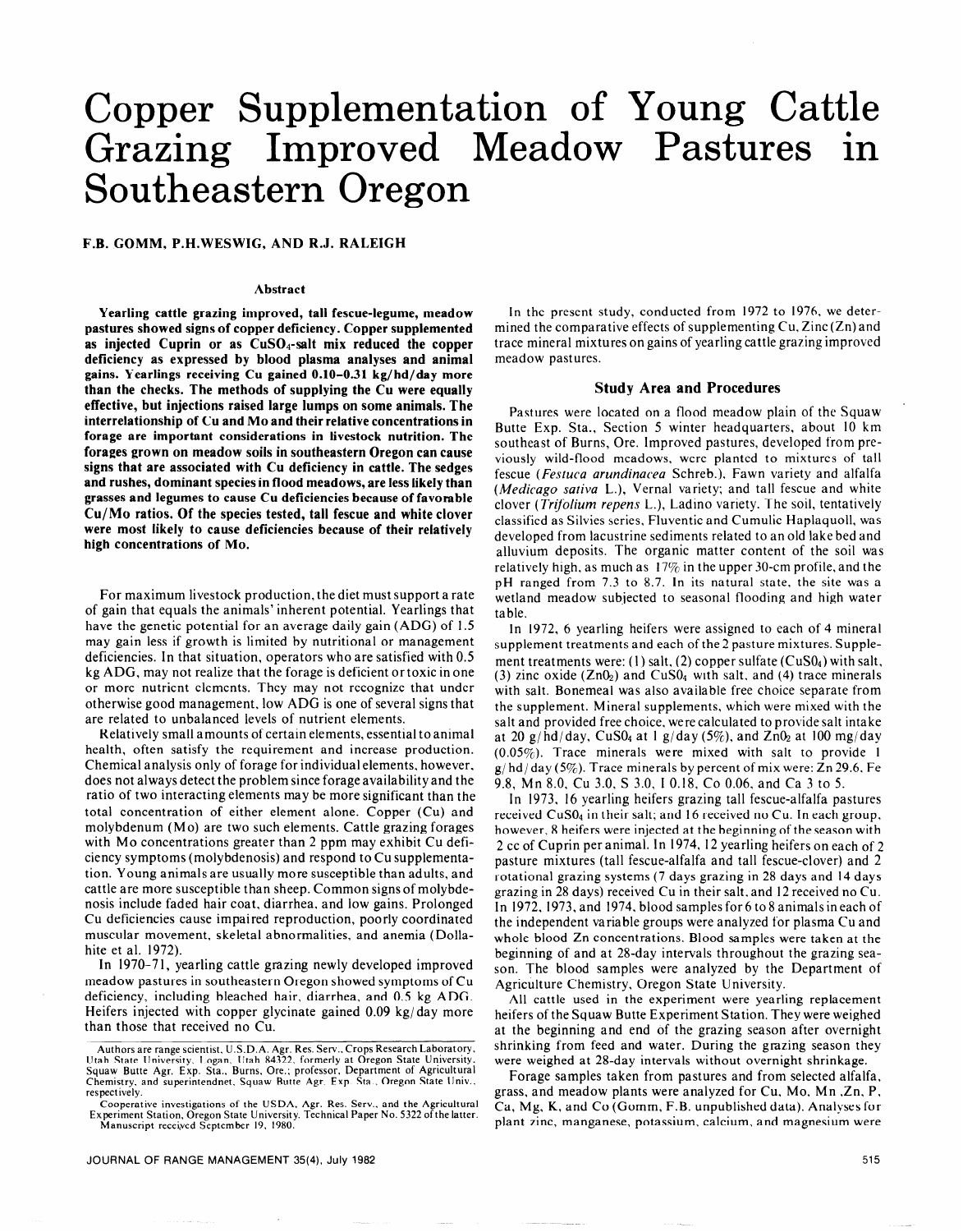**Table 1. Beef gains from improved meadow pastures as affected mineral supplements, 19721.** 

| Mineral supplements         | Animals/ha<br>(no.) | Average initial<br>weight<br>(kg) | Total<br>gain/ha<br>(kg) | Average<br>beef gain<br>(kg) | Average daily<br>gain<br>(kg) |
|-----------------------------|---------------------|-----------------------------------|--------------------------|------------------------------|-------------------------------|
|                             |                     | Tall fescue-alfalfa pastures      |                          |                              |                               |
| Check <sup>2</sup>          | 7.4                 | 213                               | 625                      | 84                           | 0.76a <sup>4</sup>            |
| Copper                      | 7.4                 | 208                               | 744                      | 100                          | 0.91 <sub>b</sub>             |
| Copper-zinc                 | 8.6                 | 198                               | 820                      | 95                           | 0.86 <sub>b</sub>             |
| Trace minerals <sup>3</sup> | 8.6                 | 213                               | 807                      | 94                           | 0.85 <sub>b</sub>             |
|                             |                     | Tall fescue-white clover pastures |                          |                              |                               |
| Check <sup>2</sup>          | 7.4                 | 212                               | 597                      | 81                           | 0.74a                         |
| Copper                      | 7.4                 | 212                               | 676                      | 91                           | 0.83 <sub>b</sub>             |
| Copper-zinc                 | 8.6                 | 201                               | 816                      | 95                           | 0.86 <sub>b</sub>             |
| Trace minerals <sup>3</sup> | 8.6                 | 224                               | 796                      | 93                           | 0.84 <sub>b</sub>             |

<sup>1</sup>All pastures were grazed by yearlings for 112 days.

**'Check treatment received salt and bonemeal ad** *libitum.* 

**"Trace minerals bv oercent of mix were Zn 29.6. Fe 9.8. Mn 8.0, Cu 3.0, S 3.0,** I **0.18,** CO **0.06.** and Ca 3 to 5.

 $4$ ADG values followed by different letters are significantly different at  $K.05$ .

made on HC104-HN03 digests by atomic absorption spectrophotometry (Perkin-Elmer Model 306) at standard instrument settings found in the 1971 Perkin-Elmer Manual, *Analytical Methods of Absorption.'* Phosphorus concentrations were calorimetrically determined from HC104-HN03 digests using ammonium vanadatemolybdate color forming reagent. Total N was determined using a modified micro-Kjeldahl procedure. Copper concentrations were determined by the standard flame method of atomic absorption spectrophotometry. Molybdenum and cobalt concentrations were determined by atomic absorption with the Perkin-Elmer Model 306 in conjunction with a Perkin-Elmer HGA70 Heated Graphite Atomizer.

# **Results and Discussion**

# **Animal Gains**

In 1972. the response to dietary supplements was positive (Table  $1.111772$ , the response to dictary supplements was positive (1 april) 1). Animals in all Cu supplemented groups gained  $0.10$  to  $0.15$  $kg/hd/day$  more than the controls. The addition of Zn gave no additional increase in ADG. In 1973, animals receiving Cu averaged 0.19 kg/ hd/ day more

 $t_1$  that the summary increased  $\alpha$  averaged  $\alpha$ , the may method of supplying  $\alpha$ then those that received no  $\mathcal{L}u$  (Table 2). The method of supplying the cu und not significantly ariest ADO. In some anni ever, large lumps developed in the area of the injection.

In 1974, (data not shown) the yearling heifers that received the Cu supplement continued to gain 0.1 to 0.2  $\frac{kg}{hd}$  day more than those that received only salt.

## **Blood Copper**

Analysis af blood samples showed no consistent trend for Zn **'Mention of a trademark does not constitute an endorsement of the product to the** 

**Mention of a trademark does not constitute an endorsement of the product to the** exclusion of other products that may be suitable.

levels with a range of 2.5 to 9.1 ppm, except that in 1974, Zn levels generally decrease'd as the season advanced (Table 3). During the first month on pasture, however, blood-Cu decreased markedly in animals that received no Cu. The Cu level continued to decline in the second month but at a slower rate until it leveled at 0.21 to 0.24 ppm. The blood-Cu level in animals that received Cu increased to 0.8 ppm by early June, 1973, and remained near that level through the season (Table 3). The blood-Cu level also increased with Cu supplementation in 1974 but not as markedly as it did in 1973. The normal blood plasma level of Cu should be about 1.0 ppm.

## **Forage Nutrients**

Analyses of forage from the meadow pastures indicated not major mineral problem other than  $Cu$  and  $Mo(unpublished data)$ . All forages appeared to be borderline or slightly deficient in meeting the animal's requirement for Cu. MO apparently was within the normal range in the grasses, but was high in the legumes. In forage normal lange in the grasses, out was ingn in the regulies. In forage  $\frac{1}{\sqrt{L}}$  is a mean of the concentration of  $\frac{1}{\sqrt{L}}$ . The Cu concentrations in  $\frac{1}{\sqrt{L}}$ alfalfa with the recommended allows the recommended allows for  $\frac{1}{2}$  and  $\frac{1}{2}$  allows the cattles, but the cattle anana were within the recommended anowance for earlie, but the Mo levels were high. In sedges, the Mo levels were relatively low. For diagnostic criteria in forages, Lesperance (1967) suggested use<br>of the followng levels of Cu and Mo:

|                  | Cu ppm      | Mo ppm      |  |
|------------------|-------------|-------------|--|
| Copper deficient | $0.1 - 5.0$ | $0.1 - 5.0$ |  |
| Normal           | $5 - 15$    | $1 - 5$     |  |
| Molybdenum toxic | $5 - 8$     | $5 - 50$    |  |
|                  |             | - -         |  |

 $\frac{1}{2}$  ine Cu/Mo ratio apparently is as important as elemental levels and should be greater than 2 (Clawson et al. 1972, Dye and O'hara 1959, Mylrea 1958, Miltimore et al. 1973). When the ratio is less than 2, regardless of the Cu concentration, molybdenosis is proba-

## **Table 2. Summary of beef gains from improved tall fescue-alfalfa pastures as affected by grazing schedule and mineral supplements, 1973.**

| Mineral supplements         | Animals/ha<br>(no.) | Average initial<br>Total<br>gain/ha<br>weight<br>(kg)<br>(kg) |       | Average<br>beef gain<br>(kg) | Average<br>daily gain<br>(kg) |  |
|-----------------------------|---------------------|---------------------------------------------------------------|-------|------------------------------|-------------------------------|--|
|                             |                     | Pastures grazed for 7 days with 21 days recovery              |       |                              |                               |  |
| Check <sup>T</sup>          |                     | 216                                                           | 639   | 80                           | $0.73a^2$                     |  |
| Copper in salt              |                     | 177                                                           | 731   | 91                           | 0.83 <sub>b</sub>             |  |
| Copper injected             |                     | 215                                                           | 688   | 86                           | 0.78ab                        |  |
| Copper in salt and injected |                     | 217                                                           | 785   | 98                           | 0.89 <sub>b</sub>             |  |
|                             |                     | Pastures grazed for 14 days with 14 days recovery             |       |                              |                               |  |
| Check <sup>T</sup>          |                     | 216                                                           | 751   | 94                           | 0.85 <sub>b</sub>             |  |
| Copper in salt              |                     | 215                                                           | 953   | 119                          | 1.08c                         |  |
| Copper injected             |                     | 219                                                           | 1,027 | 128                          | 1.16c                         |  |
| Copper in salt and injected |                     | 197                                                           | 912   | 114                          | 1.04c                         |  |

<sup>1</sup>Check treatment received salt and bonemeal *ad libitum*.

<sup>2</sup>ADG values followed by different lettters are significantly different at  $P<.05$ .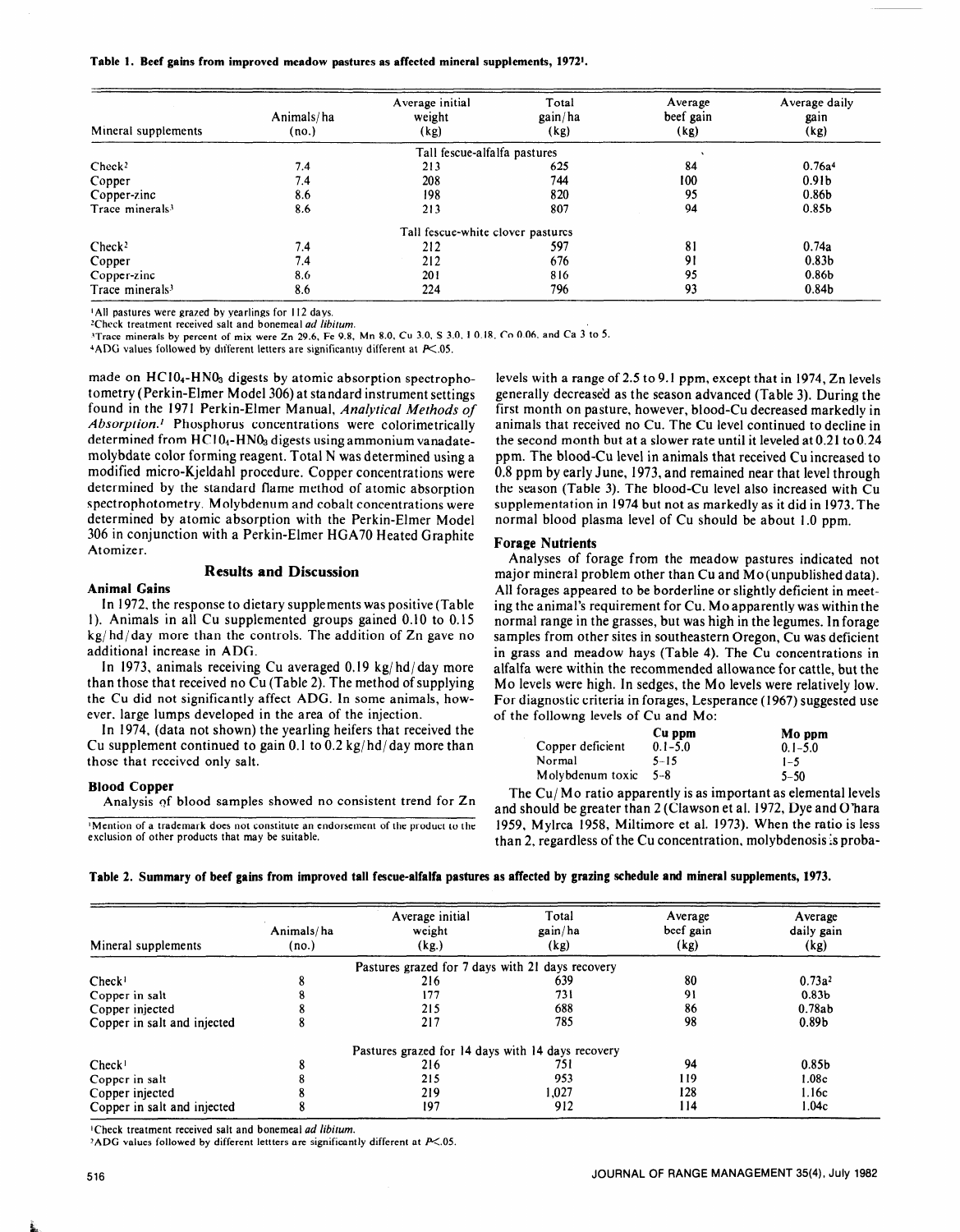|  |  |  |  | Table 3. Copper and zinc levels in blood from animals grazing irrigated pastures. |  |  |  |
|--|--|--|--|-----------------------------------------------------------------------------------|--|--|--|
|--|--|--|--|-----------------------------------------------------------------------------------|--|--|--|

|                           |      |      |                        | Concentration of Cu and Zn in ppm by dates |      |      |
|---------------------------|------|------|------------------------|--------------------------------------------|------|------|
| Mineral treatment         | 4/8  | 6/3  | 7/1                    | 7/29                                       | 8/12 | 8/22 |
|                           |      |      | Plasma copper level    |                                            |      |      |
| Check:                    |      |      |                        |                                            |      |      |
| 1973                      | 0.75 | 0.39 | 0.24                   | 0.26                                       |      | 0.21 |
| 1974                      | 0.72 | 0.58 | 0.56                   | 0.44                                       | 0.33 | 0.24 |
| Copper sulfate with salt: |      |      |                        |                                            |      |      |
| 1973                      | 0.77 | 0.81 | 0.73                   | $\cdot$ 1.00                               |      | 0.88 |
| 1974'                     | 0.66 | 0.61 | 0.71                   | 0.79                                       | 0.75 | 0.74 |
|                           |      |      | Whole blood zinc level |                                            |      |      |
| Check:                    |      |      |                        |                                            |      |      |
| 1973                      | 4.0  | 5.6  | 3.2                    | 9.1                                        |      | 4.2  |
| 1974                      | 5.4  | 4.2  | 3.9                    | 3.1                                        | 3.2  | 2.5  |
| Copper sulfate with salt  |      |      |                        |                                            |      |      |
| 1973                      | 3.9  | 5.4  | 2.8                    | 8.0                                        |      | 3.9  |
| 1974'                     | 5.5  | 4.0  | 4.2                    | 3.1                                        | 3.3  | 2.6  |

**'Salt was mixed with bonemeal until June 15; after June I5 bonemeal was fed ad** *libirum* **free of salt.** 

ble. Nutritive Cu requirements for cattle appear to be about 0.05 g per day. Beeson (1965) suggested that feed should contain 10 ppm of Cu when the MO content is 1 ppm. According to the National Research Council (1970) beef cattle requirements for Cu are met with rations containing 4-7 ppm when the levels of Mo and S04 are low; in areas where the MO level is high, the Cu requirement may be 2-3 times as great. Dollahite et al. (1972) suggested that the ideal Cu/Mo ratio is 6:l and that a ratio of less than 1:2 always causes Cu deficiencies. When the MO concentration is as much as 10 ppm, even normal Cu levels may not prevent trouble.

Cu in animals is not known. The formation of lingren, a MO-Cu complex, during metabolic processes, however, has been suggested as a mechanism that impairs Cu availability (Dowdy and Matrone 1968). For the purpose of this report, it is sufficient that Mo levels as low as 2.0 ppm in forage antagonize Cu metabolism and cause illness (Pope 1971 and Dollahite et al. 1972).

Average concentrations of Cu and MO in various forage species from the study site showed that the grasses were Cu deficient (Table 5). The legumes, sedges, and rushes were higher in Cu than the grasses, but the legumes, especially white clover, also were high in MO. MO concentrations in the sedges and rushes were relatively

The exact role of MO in lowering the biochemical availability of

| Table 4. Average elemental concentrations in forages harvested for hay in southeastern Oregon, 1946-1970. |
|-----------------------------------------------------------------------------------------------------------|
|-----------------------------------------------------------------------------------------------------------|

|                                          | Location | $\%$ |      |      | ppm  |     |     |      |     |     |
|------------------------------------------|----------|------|------|------|------|-----|-----|------|-----|-----|
| Forage type                              | samples  | N    | P    | Ca   | Mg   | Mn  | Fe  | Co   | Cu  | Mo  |
| Alfalfa hay 1st cutting                  | 5        | 2.4  | 0.25 | 1.22 | 0.29 | 42  | 101 | 0.22 | 8.0 | 4.4 |
| Alfalfa hay 2nd cutting                  | 4        | 2.4  | 0.23 | 1.21 | 0.25 | 30  | 311 | 0.19 | 8.7 | 8.0 |
| Alfalfa hay 3rd cutting<br>Alfalfa chop: | 3        | 2.7  | 0.22 | 2.02 |      |     | 220 | 0.11 | 9.1 | 9.2 |
| 1st cutting                              |          | 1.8  | 0.22 | 1.00 |      |     | 585 | 0.29 | 6.0 |     |
| 2nd cutting                              |          | 1.9  | 0.20 | 1.03 |      |     | 625 | 0.37 | 6.3 |     |
| Grass hay                                |          | 1.1  | 0.12 | 0.77 |      | 214 | 70  | 0.04 | 4.5 | 2.8 |
| Meadow hay                               |          | 1.1  | 0.12 | 0.72 |      | 206 | 81  | 0.05 | 2.3 | 2.7 |
| Sedge hay                                |          | 1.4  | 0.17 | 0.93 |      | 240 | 96  | 0.07 | 3.3 |     |
| Rusty sedge                              |          | 1.6  | 0.18 | 0.23 |      | --  | 117 | 0.15 | 5.2 | 2.1 |

#### **Table 5. Concentration and occurrence of copper and molybdenum in some forage species grown on high organic meadow soils.**

|                         | Elemental concentrations in herbage |            |              |           |      |               |     |      |  |  |
|-------------------------|-------------------------------------|------------|--------------|-----------|------|---------------|-----|------|--|--|
|                         | Samples                             | Copper ppm |              |           |      | Cu/Mo         |     |      |  |  |
| Forage species          | tested                              | Mean       | Range        | <b>SE</b> | Mean | Range         | SE  | Mean |  |  |
| Tall fescue             | 30                                  | 2.6        | $0.2 - 6.7$  | 1.7       | 2.8  | $0.4 - 9.2$   | 1.9 | 0.9  |  |  |
| Intermediate wheatgrass | 10                                  | 3.3        | $0.9 - 8.0$  | 2.5       | 2.0  | $0.5 - 3.2$   | 1.0 | 1.6  |  |  |
| Beardless wildrye       | ۱5                                  | 4.3        | $0.6 - 6.0$  | 1.8       | 3.0  | $1.1 - 7.3$   | 1.9 | 1.4  |  |  |
| Smooth bromegrass       |                                     | 3.9        | $2.5 - 7.0$  | 1.6       | 3.7  | $0.8 - 7.9$   | 2.5 | 1.1  |  |  |
| Alfalfa                 | 66                                  | 8.7        | $3.0 - 18.0$ | 2.1       | 10.2 | $3.9 - 15.0$  | 4.0 | 0.8  |  |  |
| White clover            | o                                   | 5.6        | $5.0 - 10.4$ | 0.5       | 22.4 | 15.8-37.5     | 5.8 | 0.2  |  |  |
| Sainfoin                |                                     | 5.2        | $4.4 - 14.4$ | 0.6       | 14.5 | $12.0 - 17.2$ | 2.1 | 0.3  |  |  |
| Sedges                  | 20                                  | 4.9        | $2.0 - 9.2$  | 2.1       | 2.3  | $0.7 - 4.7$   | 1.2 | 2.2  |  |  |
| <b>Rushes</b>           |                                     | 5.3        | $3.0 - 7.4$  | 1.9       | 1.4  | $0.9 - 1.7$   | 0.3 | 3.8  |  |  |

Mention of a trademark does not constitute an endorsement of the product to the exclusion of other products that may be suitable.